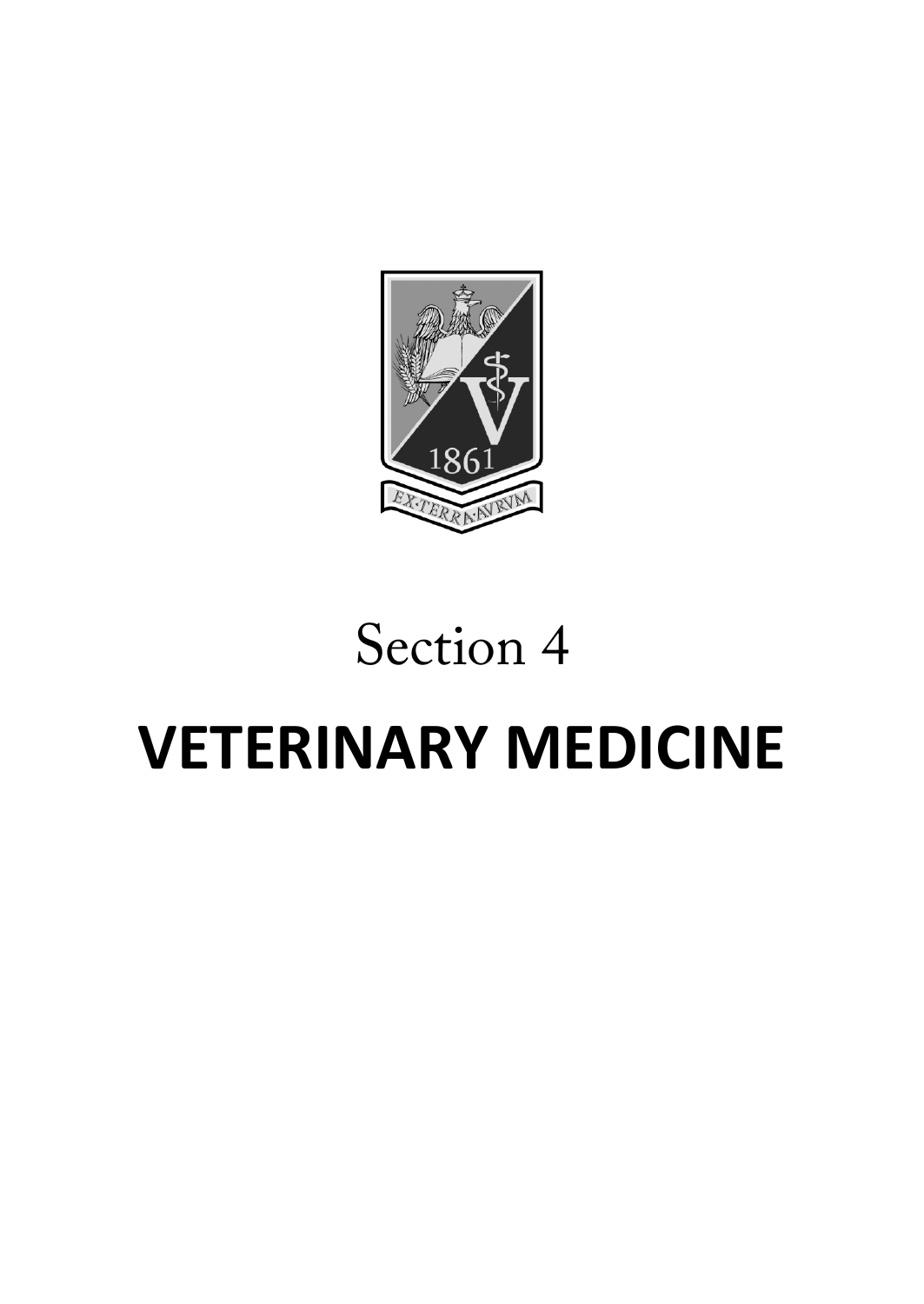#### **SCIENTIFIC COMMITTEE OF VETERINARY MEDICINE SECTION**

- Larry ADAMS Purdue University College of Veterinary Medicine, Indiana, USA
- Sarah BAILLIE Bristol Veterinary School, University of Bristol, United Kingdom
- Cinzia BENAZZI Dep. of Veterinary Medical Sciences, University of Bologna, Italy
- Laurentiu BENGA Veterinary Laboratory of the Central Unit for Animal Research and Welfare Affairs, University Hospital, Heinrich Heine University Dusseldorf, Germany
- Cornel CĂTOI Faculty of Veterinary Medicine, USAMV of Cluj-Napoca, Romania
- Emilia CIOBOTARU-PÎRVU Faculty of Veterinary Medicine, USAMV of Bucharest, Romania
- Mario CODREANU Faculty of Veterinary Medicine, USAMV of Bucharest, Romania
- Cristin COMAN National Institute for Medical-Military Research and Development "Cantacuzino", Romania
- Vasile COZMA Faculty of Veterinary Medicine, USAMV of Cluj-Napoca, Romania
- Gheorghe DĂRĂBUȘ Faculty of Veterinary Medicine, USAMVB from Timisoara, Romania
- Doina DANEȘ Faculty of Veterinary Medicine, USAMV of Bucharest, Romania
- Claudio GENCHI Dep. of Veterinary Sciences and Public Health, University of Milan, Italy
- Viorel HERMAN Faculty of Veterinary Medicine, USAMVB from Timisoara, Romania
- Cornel IGNA Faculty of Veterinary Medicine, USAMVB from Timisoara, Romania
- Mariana IONIȚĂ Faculty of Veterinary Medicine, USAMV of Bucharest, Romania
- Anja KIPAR Institute of Veterinary Pathology, Vetsuisse Faculty Zurich, University of Zurich, Switzerland
- Horst Erich KÖNIG Institute of Anatomy, Histology and Embryology, University of Veterinary Medicine Vienna, Austria
- Ioan Liviu MITREA Faculty of Veterinary Medicine, USAMV of Bucharest, Romania
- Liviu Dan MIRON Faculty of Veterinary Medicine, USAMV of Iasi, Romania
- Dumitru MILITARU Academy of Agricultural and Forestry Sciences "Gheorghe Ionescu-Şişeşti", Bucharest, Romania
- Manuella MILITARU Faculty of Veterinary Medicine, USAMV of Bucharest, Romania
- Sorin MORARIU Faculty of Veterinary Medicine, USAMVB from Timisoara, Romania
- Laurent OGNEAN Faculty of Veterinary Medicine, USAMV of Cluj-Napoca, Romania
- Kurt PFISTER Ludwig-Maximilians University, Munich, Germany
- Gheorghe SAVUȚA Faculty of Veterinary Medicine, USAMV of Iasi, Romania
- Georghe SOLCAN Faculty of Veterinary Medicine, USAMV of Iasi, Romania
- Marina SPÎNU Faculty of Veterinary Medicine, USAMV of Cluj-Napoca, Romania
- Andreea Iren ȘERBAN Faculty of Veterinary Medicine, USAMV of Bucharest, Romania
- Dana TĂPĂLOAGĂ Faculty of Veterinary Medicine, USAMV of Bucharest, Romania
- Constantin VLĂGIOIU Faculty of Veterinary Medicine, USAMV of Bucharest, Romania

#### **ORGANIZING COMMITTEE OF VETERINARY MEDICINE SECTION**

- Manuella MILITARU
- Mariana IONIȚĂ
- Mărgărita GHIMPEȚEANU
- Ioan Liviu MITREA
- Mario CODREANU
- Andreea Iren ȘERBAN
- Dana TĂPĂLOAGĂ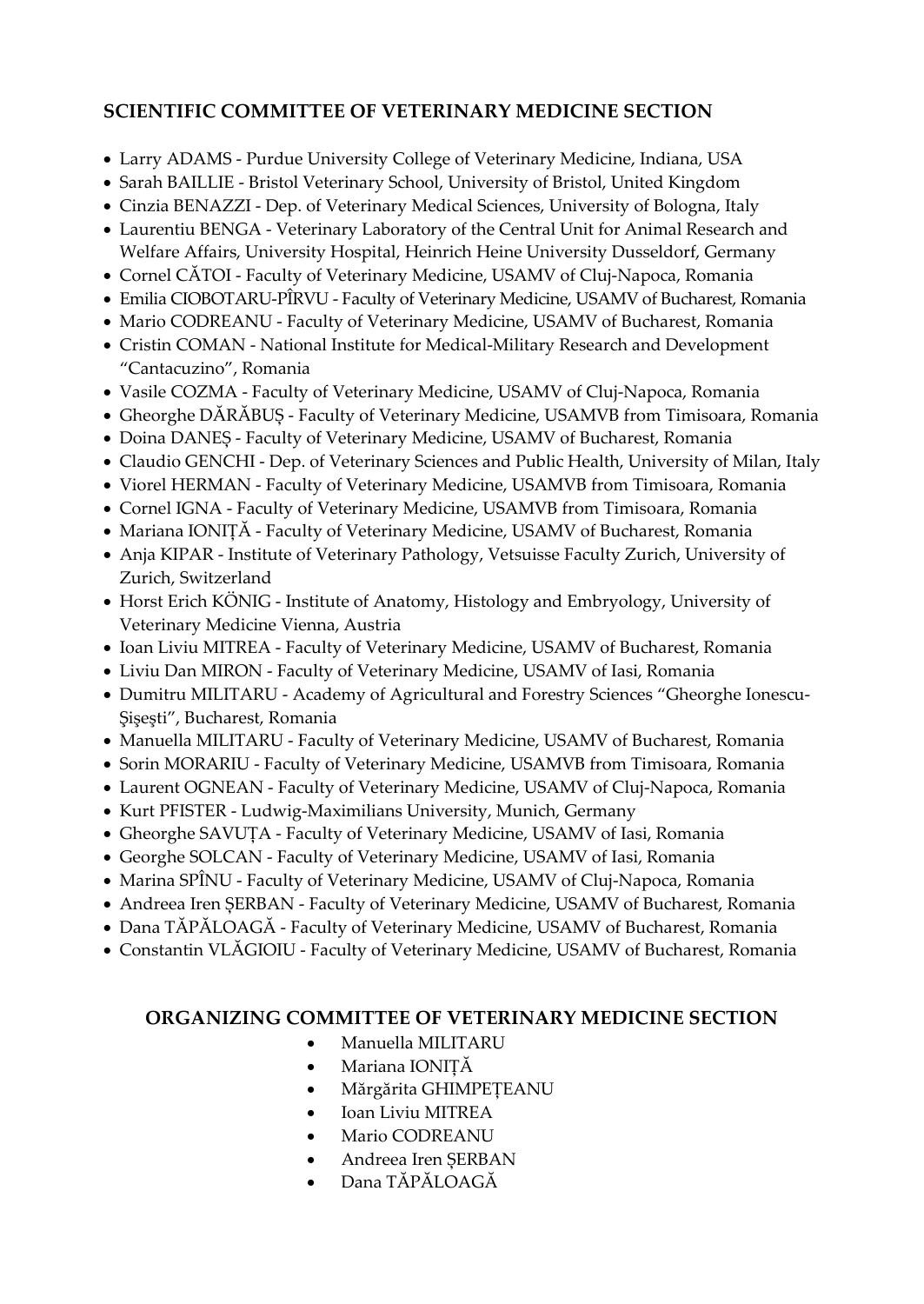#### **SECTION 4 – VETERINARY MEDICINE**

*Veterinary Medicine Section Chairman: Prof. Dr. Mariana IONIȚĂ*

*Veterinary Medicine Section Raporteur: Prof. Dr. Emilia CIOBOTARU-PÎRVU*

**Venue: University of Agronomic Sciences and Veterinary Medicine of Bucharest Faculty of Veterinary Medicine of Bucharest E-mail:** agricultureforlife@usamv.ro **Web:** http://agricultureforlife.usamv.ro

*\_\_\_\_\_\_\_\_\_\_\_\_\_\_\_\_\_\_\_\_\_\_\_\_\_\_\_\_\_\_\_\_\_\_\_\_\_\_\_\_\_\_\_\_\_*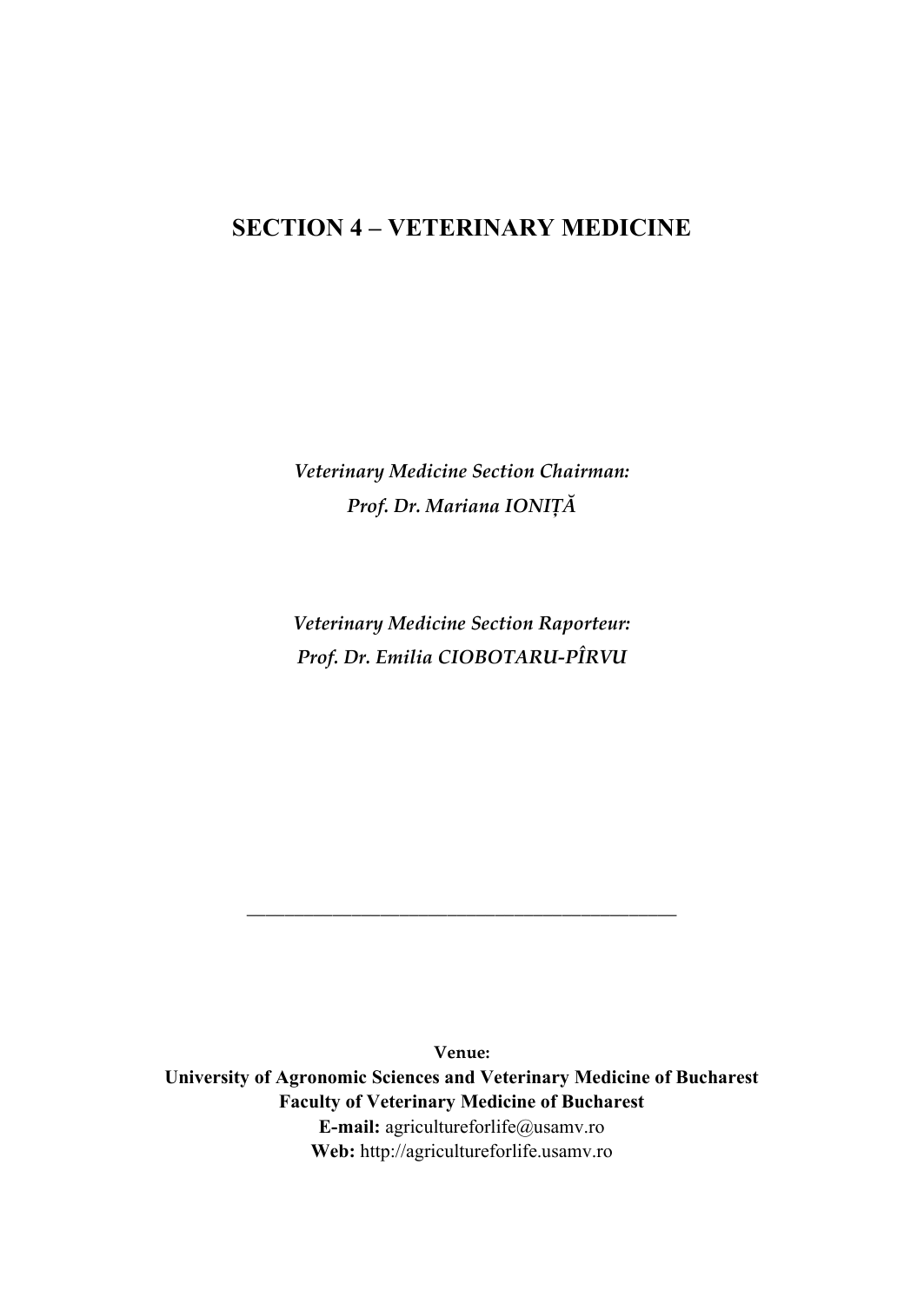## **DETAILED PROGRAMME**

### DAY 2, FRIDAY, JUNE, 3rd, 2022

*Venue:*

*Faculty of Veterinary Medicine of Bucharest Splaiul Independentei 105, district 5, Bucharest*

| $08:00 - 09:00$ | <b>Registration of participants</b><br>(Building 17, Preclinical Sciences, Ground floor)                                                            |
|-----------------|-----------------------------------------------------------------------------------------------------------------------------------------------------|
| $09:00 - 09:15$ | <b>Opening the Conference Section 4</b><br>("Aurel Popoviciu" Hall - Building 17,<br>Preclinical Sciences, Ground floor)                            |
| $09:15 - 11:00$ | <b>Oral Paper Presentations - Session I</b><br>("Aurel Popoviciu" Hall - Building 17,<br>Preclinical Sciences, Ground floor)                        |
| $11:00 - 11:30$ | Coffee break / $Q$ & A Session                                                                                                                      |
| $11:30 - 13:30$ | <b>Oral Paper Presentations - Session II</b><br>("Aurel Popoviciu" Hall - Building 17,<br>Preclinical Sciences, Ground floor)                       |
| $13:30 - 14:30$ | Lunch (Building 2, Ground floor)                                                                                                                    |
| $14:30 - 15:30$ | <b>Oral Paper Presentations - Session III</b><br>("Aurel Popoviciu" Hall - Building 17,<br>Preclinical Sciences, Ground floor)                      |
| $15:30 - 16:00$ | Coffee break / Viewing posters and discussions<br>(Building 2, First floor)                                                                         |
| $16:00 - 17:30$ | Session IV - Workshop: Project management<br>for young researchers<br>("Aurel Popoviciu" Hall - Building 17,<br>Preclinical Sciences, Ground floor) |
| $17:30 - 18:00$ | <b>Conclusions and Closing session</b><br>("Aurel Popoviciu" Hall - Building 17,<br>Preclinical Sciences, Ground floor)                             |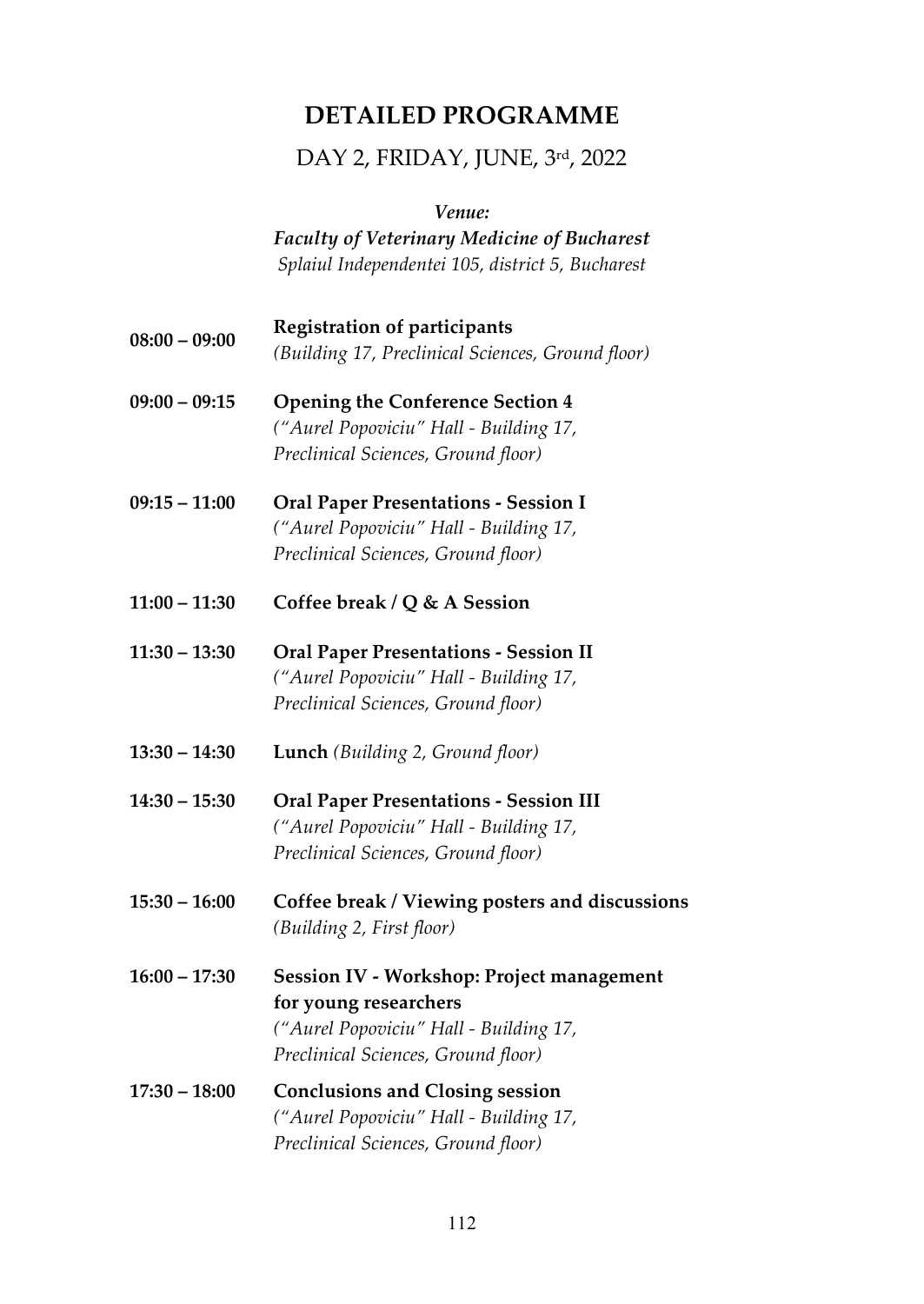#### **DETAILED PROGRAMME**

#### DAY 2, FRIDAY, JUNE, 3rd, 2022

### **ORAL PAPER PRESENTATIONS** *SESSION I*

#### **Time: 09:15 – 11:00**

#### *Session Moderators: Prof. Dr. Gheorghe SOLCAN Prof. Dr. Antonello BUFALARI*

| Time  | <b>Authors</b>                                                                                                                                                         | Paper Title                                                                                                                                                                   |
|-------|------------------------------------------------------------------------------------------------------------------------------------------------------------------------|-------------------------------------------------------------------------------------------------------------------------------------------------------------------------------|
| 09:15 | Mario CODREANU                                                                                                                                                         | CLINICAL AND DIAGNOSTIC<br>SIGNIFICANCE OF ULTRASOUND<br>CHANGES IN GALLBLADDER DISEASES IN<br>DOGS AND CATS                                                                  |
| 09:30 | Eleonora MONTI,<br>Giulia MORETTI,<br>Lisa GAROFANINI,<br>Rolando ARCELLI,<br>Alexandra PETEOACA,<br>Elisabetta CHIARADIA,<br>Alessia TOGNOLONI,<br>Antonello BUFALARI | TOPICAL AUTOLOGOUS PLATELET-RICH<br>PLASMA (PRP) IN MANAGEMENT OF<br>PERIANAL FISTULAS IN A GERMAN<br>SHEPHERD DOG                                                            |
| 09:40 | Bianca Gabriela HAGIU,<br>Iuliana CODREANU                                                                                                                             | STUDY CONCERNING THE THERMAL<br>STRESS IMPACT ON HEMATOLOGICAL<br>AND BIOCHEMICAL PARAMETERS IN<br><b>DOGS</b>                                                                |
| 09:50 | Angelica CURLIȘCĂ,<br>Victor CRISTEA,<br>Mario CODREANU,<br>Ira SIMIONOV,<br>Stefan Mihai PETREA,<br>Iuliana CODREANU,<br>Adriana MANOLACHE,<br>Alina ANTACHE          | THE INFLUENCE OF WATER QUALITY<br>ON THE BIOLOGICAL MATERIAL<br>HEALTH STATUS STOCKED WITHIN<br>AQUARIUM AND DOLPHINARIUM<br><b>TANKS</b>                                     |
| 10:00 | Catalina Nicoleta BOITEANU,<br>Constantin SAVU,<br>Florin NEACSU                                                                                                       | FRESHNESS INDICATORS, PHOSPHORUS<br><b>CONTENT AND HUMIDITY</b><br><b>CORRELATIONS IN WILD ANGLER</b><br>FISH AND WILD MONK FISH SAMPLES<br>(Lophius spp.) FROM THE NORTH SEA |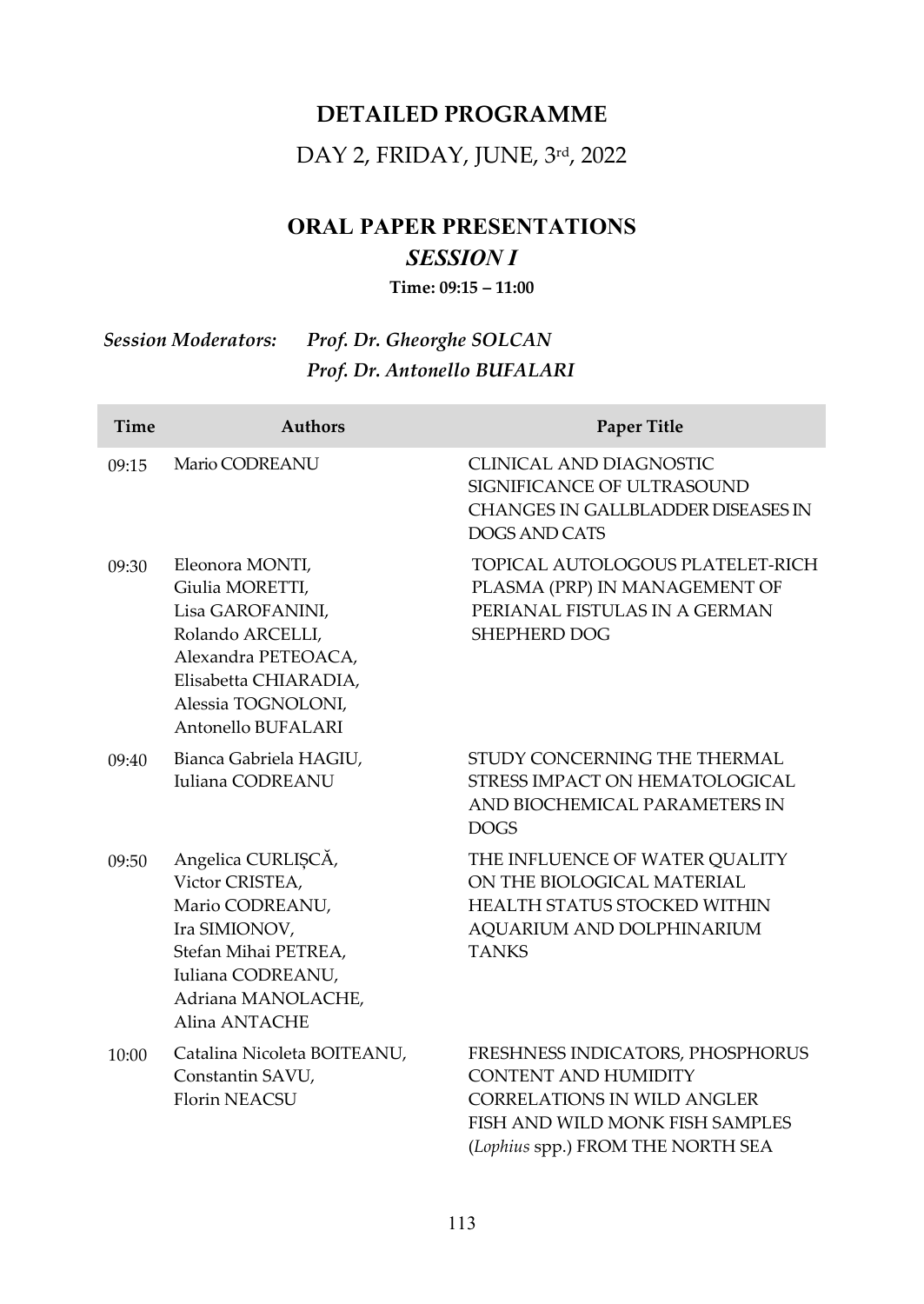| Time  | <b>Authors</b>                                                                                                                                                                           | Paper Title                                                                                                                            |
|-------|------------------------------------------------------------------------------------------------------------------------------------------------------------------------------------------|----------------------------------------------------------------------------------------------------------------------------------------|
| 10:10 | Diana OLAH,<br>Marina SPÎNU, Emoke PALL,<br>Carmen Dana ŞANDRU,<br>Sergiu Dan ZĂBLĂU,<br>Emilia UNGUREANU,<br>Monica Ioana SUĂTEAN,<br>Aurel VASIU                                       | RETROSPECTIVE STUDY ON ANTIBIOTIC<br>RESISTANCE OF MICROORGANISMS<br>ISOLATED FROM CLINICAL CASES                                      |
| 10:20 | Gheorghița DUCA,<br>Carmen Dana ŞANDRU,<br>Diana OLAH, Mariana RUSU,<br>Constantin CERBU,<br>Marina SPÎNU, Florinel<br>BRUDAȘCĂ, Emoke PALL,<br>Adrian POTÂRNICHE,<br><b>Aurel VASIU</b> | THE INFLUENCE OF THE ANTI-<br>Mycoplasma agalactiae VACCINE STRAIN ON<br>THE HUMORAL IMMUNITY IN SHEEP                                 |
| 10:30 | Paul-Adrian BOR,<br>Gheorghița DUCA,<br>Carmen Dana SANDRU,<br>Diana OLAH,<br>Marina SPÎNU,<br>Emoke PALL,<br>Constantin CERBU,<br>Adrian POTÂRNICHE,<br><b>Aurel VASIU</b>              | ANTI-ANTHRAX VACCINATION<br><b>IMPACTS ON IMMUNITY IN</b><br><b>EXTENSIVELY RAISED DAIRY COWS</b>                                      |
| 10:40 | Lazarin LAZAROV,<br>Michael TOSCANO                                                                                                                                                      | USE OF A CALCIUM PARTICULATE AND<br>FEEDING TIME TO REDUCE FRACTURE<br>SUSCEPTIBILITY IN LAYING HENS                                   |
| 10:50 | Nicolae MALANCEA                                                                                                                                                                         | THE PREVALENCE OF EXTENDED-<br>SPECTRUM ß-LACTAMASE (ESBL)<br>BACTERIA AFTER PROPHYLACTIC USE OF<br>ANTIMICROBIALS IN BROILER CHICKENS |
| 11:00 | Alexandra OPRESCU,<br>Aurel VASIU,<br>Carmen Dana ŞANDRU,<br>Diana OLAH, Florina MARIAN,<br>Marina SPÎNU, Emoke PALL,<br>Gheorghiță DUCA,<br>Mariana RUSU,<br>Ioan Liviu MITREA          | A COMPARATIVE EPIDEMIOLOGICAL<br>EVALUATION OF TWO SUBSEQUENT<br>EPISODES OF MAREK'S DISEASE                                           |
| 11:10 | Q & A Session                                                                                                                                                                            |                                                                                                                                        |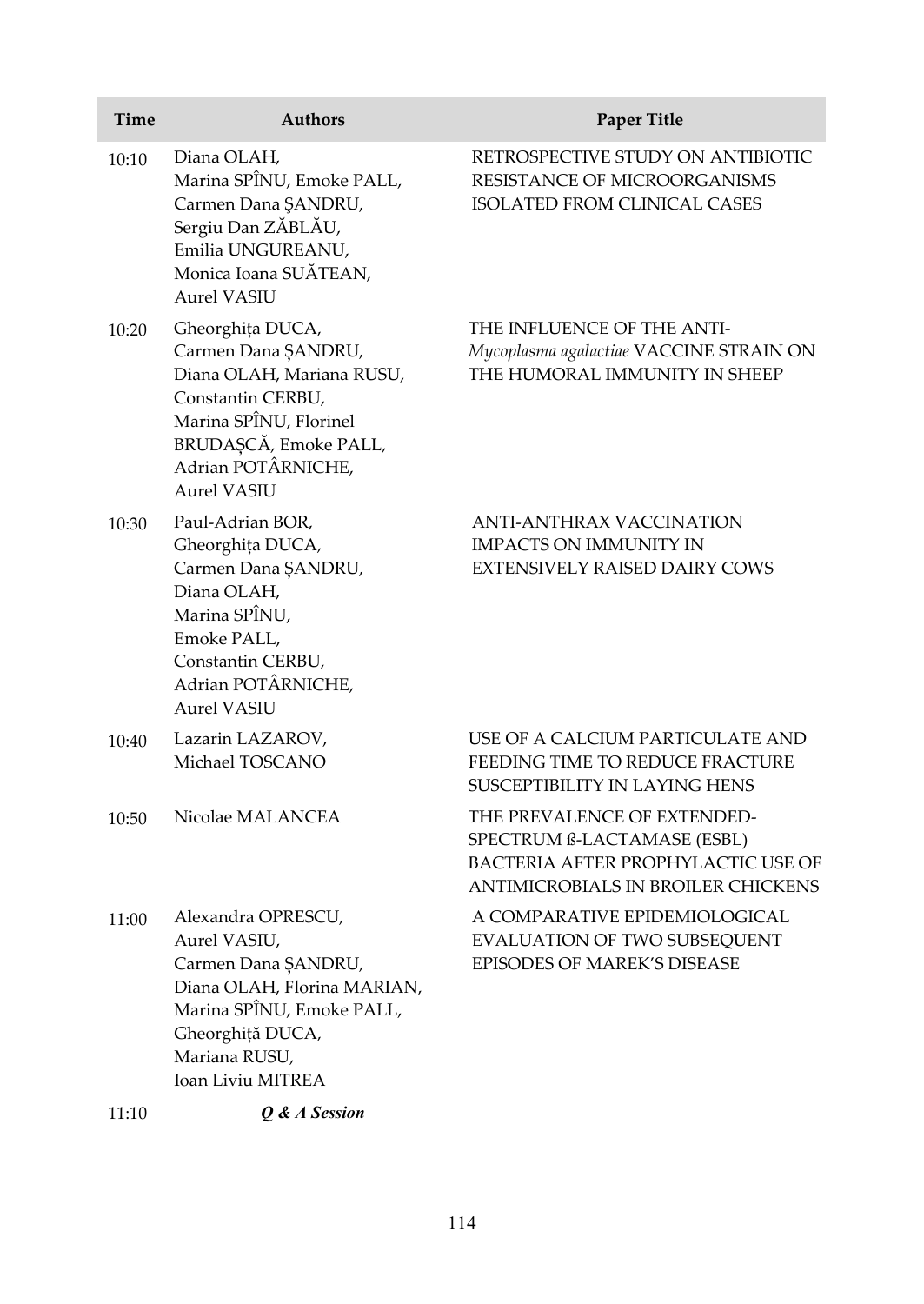### **ORAL PAPER PRESENTATIONS** *SESSION II*

**Time: 11:30 – 13:30**

## *Session Moderators: Prof. Dr. Emilia CIOBOTARU-PÎRVU Prof. Dr. Cristin COMAN*

| Time  | <b>Authors</b>                                                                                                                                                      | Paper Title                                                                                                                    |
|-------|---------------------------------------------------------------------------------------------------------------------------------------------------------------------|--------------------------------------------------------------------------------------------------------------------------------|
| 11:30 | Gheorghe SOLCAN                                                                                                                                                     | PHOTOSENSITIVITY ASSOCIATED<br>WITH Anaplasma spp. IN CATTLE: A CASE<br><b>REPORT</b>                                          |
| 11:40 | Ioana ENE, Ovidiu ROȘU,<br>Ruxandra COSTEA,<br>Mario CODREANU                                                                                                       | FIELD CASTRATION OF TEN STALLIONS:<br>ANESTHESIA AND RECOVERY<br><b>MONITORING</b>                                             |
| 11:50 | Adrian POTÂRNICHE,<br>Diana OLAH,<br>Sergiu ZABLAU,<br>Emilia UNGUREANU,<br>Marina SPÎNU                                                                            | SEROLOGICAL SURVEY OF SMALL<br>RUMINANT LENTIVIRUS INFECTION IN<br>A GOAT HERD FROM TRANSYLVANIA,<br><b>ROMANIA</b>            |
| 12:00 | Maria Rodica GURAU,<br>Fănel OȚELEA,<br>Elena NEGRU,<br>Teodor IONESCU,<br>Anca Amalia UDRIȘTE,<br>Călina Petruța CORNEA,<br>Stelian BĂRĂITĂREANU.                  | PRELIMINARY RESULTS OF THE PRION<br>PROTEIN GENE (PRNP) GENOTYPING IN<br><b>ROMANIAN GOATS</b>                                 |
| 12:10 | Aurel VASIU,<br>Emöke PÁLL,<br>Marina SPÎNU,<br>Sergiu Dan ZĂBLĂU,<br>Emilia UNGUREANU,<br>Monica Ioana SUĂTEAN,<br>Gheorghe Florinel BRUDAȘCĂ,<br>Diana Ioana OLAH | EVALUATION OF BACTERIAL<br>INVOLVEMENT IN AN EPISODE OF<br>NEONTAL CALF DIARRHEA                                               |
| 12:20 | Rita GOLBAN,<br>Nicu BERZOI                                                                                                                                         | MICROBIOLOGICAL RESEARCHES OF<br>THE VIRULENT SPECIES OF Staphylococcus<br>aureus IN PATHOLOGICAL ABCESSES AT<br><b>SWINES</b> |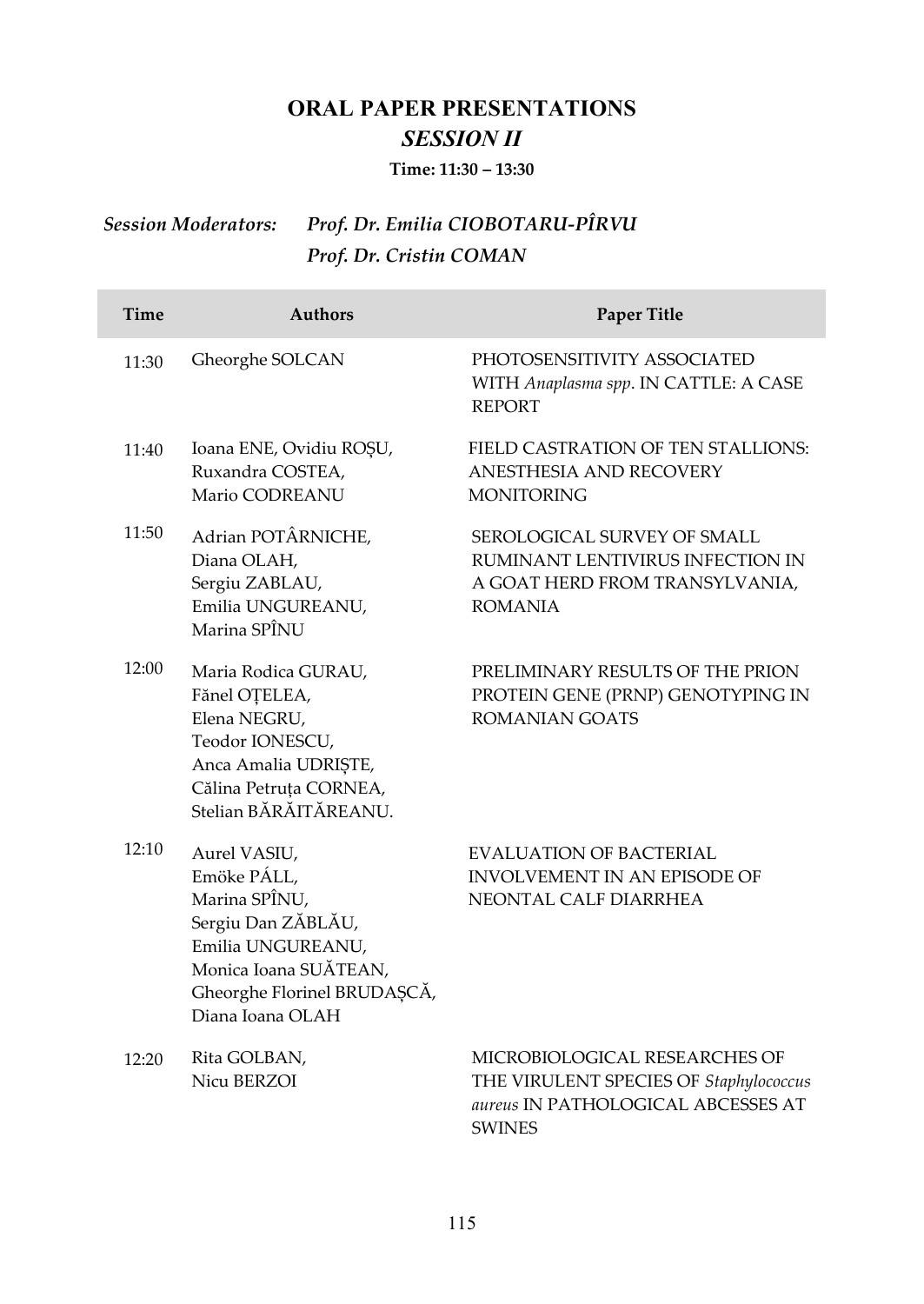| Time  | <b>Authors</b>                                                                                                                                                                         | Paper Title                                                                                                                                                                   |
|-------|----------------------------------------------------------------------------------------------------------------------------------------------------------------------------------------|-------------------------------------------------------------------------------------------------------------------------------------------------------------------------------|
| 12:30 | Diana-Larisa ANCUȚA,<br>Maria CRIVINEANU,<br>Cristin COMAN                                                                                                                             | <b>EVALUATION OF THE OSTEOGENESIS</b><br>PROCESS AFTER SHEEP DENTAL<br>EXTRACTION WITH THE PURPOSE OF<br><b>CREATING AN IMPLANT BED FOR</b><br><b>TESTING MEDICAL DEVICES</b> |
| 12:40 | Muresan STEFANA,<br>Dreanca ALEXANDRA,<br>Andras NAGY,<br>Flaviu TABARAN,<br>Calin REPCIUC,<br>Robert PURDOIU,<br>Alexandru Raul POP,<br>Stelian PANTEA,<br>Oana LIVIU                 | HISTOPATOLOGICAL AND<br>MACROSCOPICALLY CONSIDERATIONS<br>OF INDUCED EXPERIMENTAL<br>PERIODONTITIS IN RATS                                                                    |
| 12:50 | Fabiola IONIȚĂ,<br>Cristin COMAN.<br>Mario Darius CODREANU                                                                                                                             | THE RAT AS AN ANIMAL MODEL FOR<br>THE EVALUATION OF THE CUTANEOUS<br><b>WOUND HEALING</b>                                                                                     |
| 13:00 | Cristin COMAN,<br>Diana ANCUȚA,<br><b>Teodoru SOARE</b>                                                                                                                                | HISTOLOGICAL EVALUATION OF TWO<br>EUTHANASIA METHODS IN A TOXICITY<br>STUDY IN LABORATORY RATS                                                                                |
| 13:10 | Raluca Elena TIU,<br>Raluca Ioana RIZAC,<br>Raluca Mihaela TURBATU,<br>Adina Mihaela PÎRVU,<br>Manuella MILITARU,<br>Emilia CIOBOTARU-PÎRVU                                            | HISTOPATHOLOGICAL ASPECTS OF<br>AGONAL THROMBUS AND ITS ROLE IN<br><b>AGONAL DEATH DIAGNOSIS -</b><br>PRELIMINARY STUDY                                                       |
| 13:20 | Emilia UNGUREANU,<br>Sergiu Dan ZĂBLĂU,<br>Marina SPÎNU,<br>Diana Ioana OLAH,<br>Adrian Valentin POTÂRNICHE,<br>Monica Ioana SUĂTEAN,<br>Florina MARIAN,<br>Gheorghe Florinel BRUDAŞCĂ | NANOTECHNOLOGY VERSUS<br>OVERDOSING ANTIMICROBIAL<br><b>SUBSTANCES</b>                                                                                                        |
| 13:30 | Lunch                                                                                                                                                                                  |                                                                                                                                                                               |

116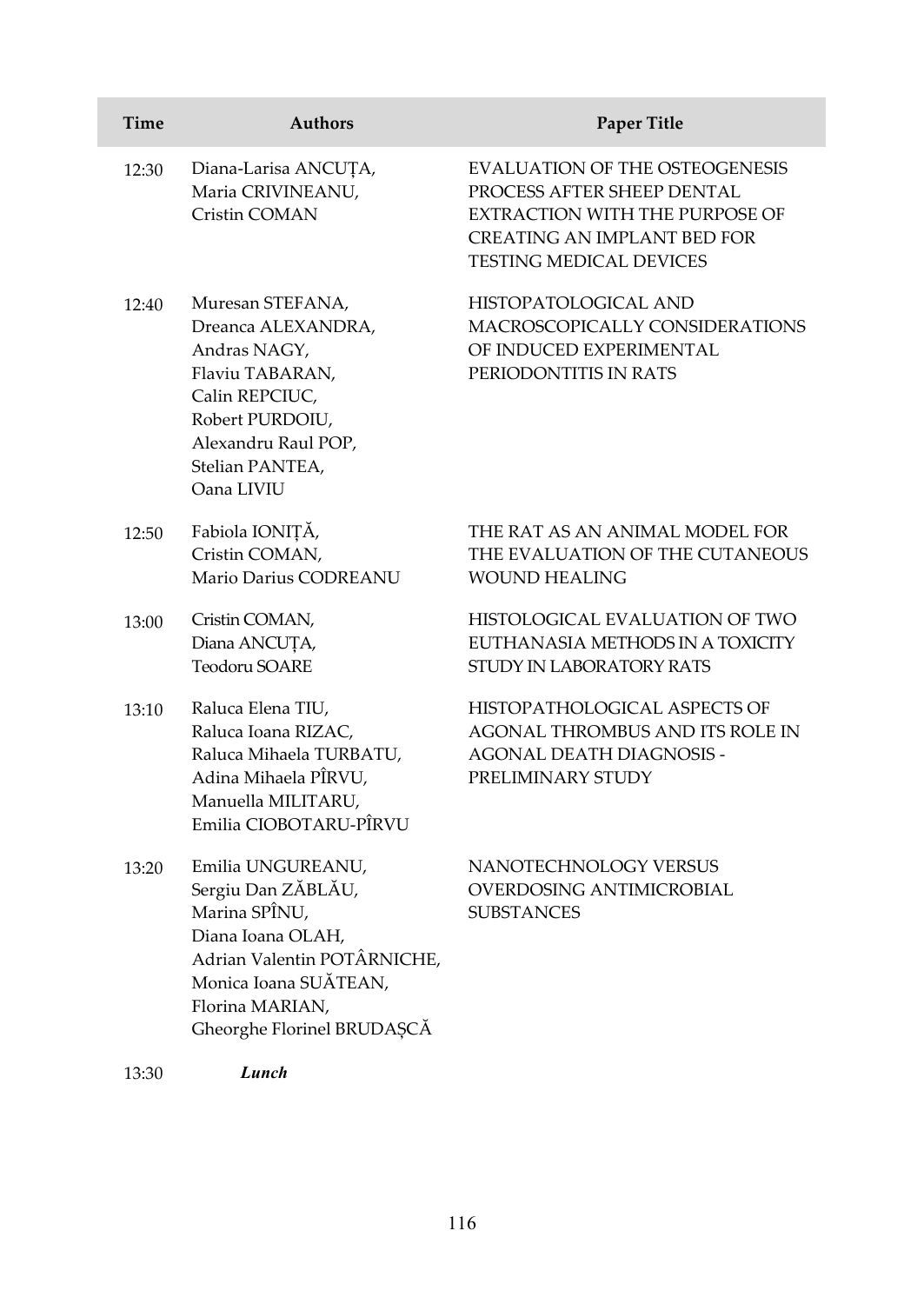### **ORAL PAPER PRESENTATIONS** *SESSION III*

**Time: 14:30 – 15:30**

#### *Session Moderators: Prof. Dr. Mariana IONITA Prof. Dr. Ioan Liviu MITREA*

| Time  | <b>Authors</b>                                                                                                              | <b>Paper Title</b>                                                                                                                                    |
|-------|-----------------------------------------------------------------------------------------------------------------------------|-------------------------------------------------------------------------------------------------------------------------------------------------------|
| 14:30 | Georgeta DINESCU,<br>Andreea Loredana SAVANCEA                                                                              | STUDY REGARDING THE TRIGGERING<br>FACTORS OF Apis mellifera carpatica<br><b>SWARMING PHENOMENON</b>                                                   |
| 14:40 | Sergiu Dan ZĂBLĂU,<br>Diana Ioana OLAH,<br>Emöke PÁLL,<br>Florina MARIAN, Emilia<br>UNGUREANU,<br>Aurel VASIU, Marina SPÎNU | <b>INTO THE MICROBIAL LIFE OF THE</b><br>CAVES, PATHOGENS AWAITING IN THE<br><b>UNDERGROUND</b>                                                       |
| 14:50 | Dana Mihaela CREȚU,<br>Maria Rodica GURĂU,<br>Mihai TURCITU,<br>Stelian BĂRĂITĂREANU                                        | <b>SARS-CoV-2 DETECTION IN THREE CATS</b><br>(Felis catus) BY REAL-TIME REVERSE-<br>TRANSCRIPTASE POLYMERASE-CHAIN-<br>REACTION IN BUCHAREST, ROMANIA |
| 15:00 | Georgeta DINESCU,<br>Elvira GAGNIUC,<br>Ana-Maria ANTON,<br>George Laurentiu NICOLAE,<br>Manuella MILITARU                  | OPTIMIZING THE CYTOPATHOLOGICAL<br>DIAGNOSIS OF CANINE CUTANEOUS<br><b>MAST CELL BY ESTABLISHING TUMOR</b><br><b>GRADIENT</b>                         |
| 15:10 | Carmen NEGOIȚĂ,<br>Valentina NEGOIȚĂ                                                                                        | EAR CYTOLOGY - A KEY TEST IN THE<br>DIAGNOSIS AND MANAGEMENT OF<br><b>CANINE OTITIS EXTERNA</b>                                                       |
| 15:20 | Catalin MICSA,<br>Maria Roxana TURCU,<br>Alexandra PETEOACA,<br>Florin-Petrisor POSASTIUC,<br>Nicolae Tiberiu CONSTANTIN    | DIFFERENT TRAINING METHODS USED<br>TO IMPROVE LAPAROSCOPIC SKILLS IN<br><b>VETERINARY SURGERY</b>                                                     |
| 15:30 | O & A Session                                                                                                               |                                                                                                                                                       |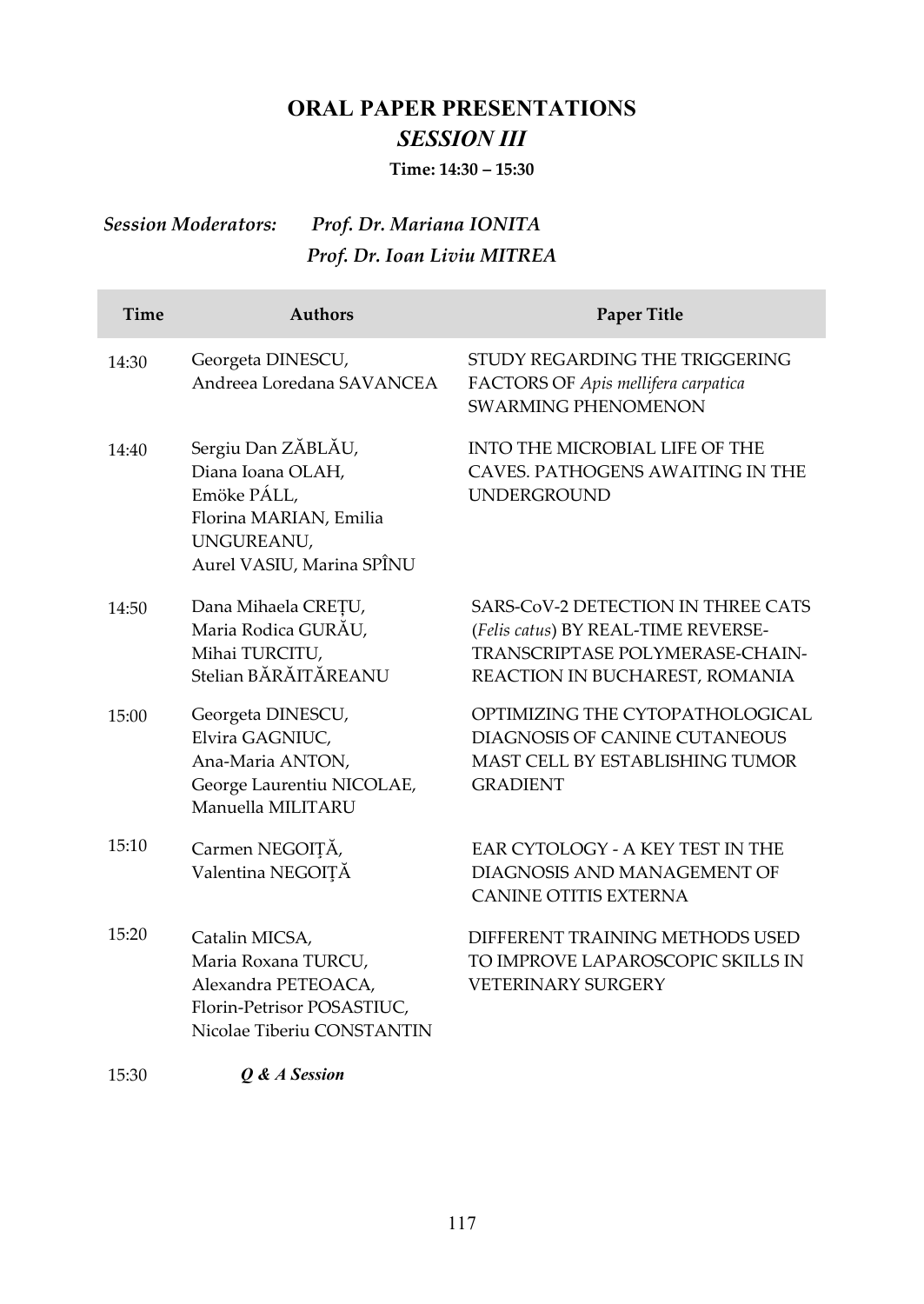#### *SESSION IV*

#### **Time: 16:00 – 18:00**

### *Workshop: Project Management for Young Researchers*

### *Lecturer: Researcher PhD Dinu GAVOJDIAN*

## **POSTER SESSION** *FUNDAMENTAL SCIENCES*

| Nr.<br>crt.    | <b>Authors</b>                                                                                                                                            | <b>Paper Title</b>                                                                                                                                                           |
|----------------|-----------------------------------------------------------------------------------------------------------------------------------------------------------|------------------------------------------------------------------------------------------------------------------------------------------------------------------------------|
| 1 <sub>1</sub> | Wafaa A. ABD EL-GHANY,<br>Rehab D. ERAKY                                                                                                                  | CHARACTERIZATION, VIRULENCE AND<br>ANTIBIOTIC SENSITIVITY PATTERN OF<br>Escherichia coli ISOLATED FROM CHICKS<br><b>IN EGYPT</b>                                             |
| 2.             | Cristian BELU,<br>Anca ŞEICARU,<br>Alexandru MANOLESCU,<br>Sorina Andreea MIHAI,<br>Petronela Mihaela ROȘU,<br>Iulian DUMITRESCU,<br>Mădălina Laura SÎRBU | MORPHOLOGICAL ASPECTS OF THE<br>THORACIC LIMB SKELETON IN<br><b>BACTRIAN CAMEL</b>                                                                                           |
| 3.             | Mariana CARAMAN                                                                                                                                           | <b>IMPACT OF THE BIOLOGICALLY</b><br><b>ACTIVE SUBSTANCES OF THE</b><br><b>BIOMASS OF Streptomyces levoris CNMN-</b><br>AC-01 ON THE PROTEIN METABOLISM<br><b>OF RABBITS</b> |
| $\mathbf{4}$   | Iuliana CODREANU,<br>Simona NICOLAE,<br>Marian GHIȚĂ,<br>Radu Marian ANGHEL                                                                               | STUDY REGARDING THE<br>ADAPTATION STRESS IMPACT ON THE<br>NUTRITIONAL BEHAVIOR IN<br>DOMESTIC CATS                                                                           |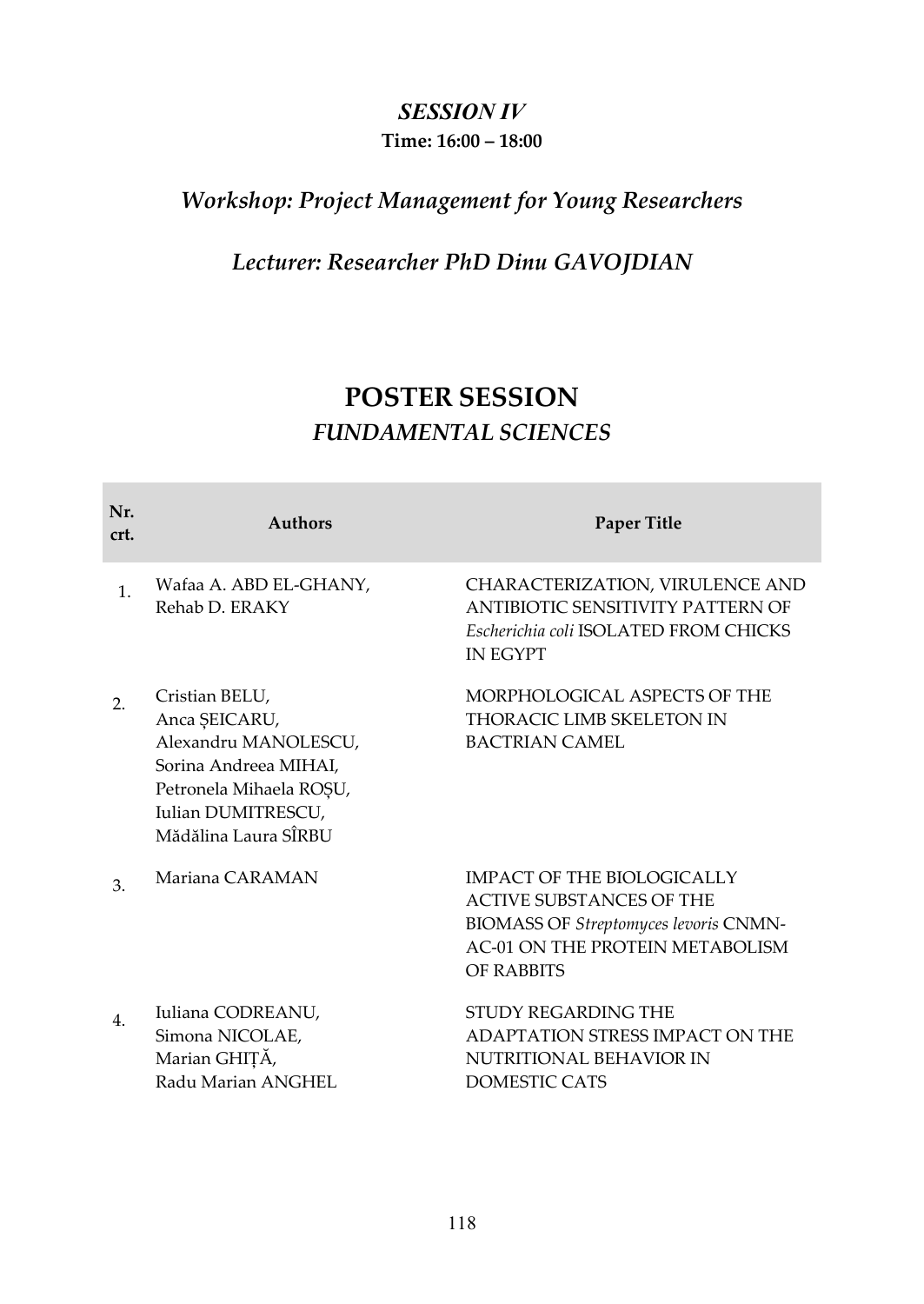| Nr.<br>crt. | <b>Authors</b>                                                                                                                                                                               | <b>Paper Title</b>                                                                                                                                                       |
|-------------|----------------------------------------------------------------------------------------------------------------------------------------------------------------------------------------------|--------------------------------------------------------------------------------------------------------------------------------------------------------------------------|
| 5.          | Andrei COMAN,<br>Simona NICOLAE,<br>Iuliana CODREANU,<br>Maria CRIVINEANU                                                                                                                    | <b>COMPARATIVE STUDY REGARDING</b><br>THE PROTEIN, ENERGY AND MINERAL<br>PROFILES IN THE DIFFERENT<br><b>CATEGORIES OF INTENSIVE AND</b><br><b>HOUSEHOLD BRED CATTLE</b> |
| 6.          | Valerica DĂNACU,<br>Petronela Mihaela ROŞU,<br>Carmen IONIȚĂ, Viorel DĂNACU,<br>Bogdan GEORGESCU                                                                                             | MICROSCOPIC STUDIES OF THE<br>CARDIOVASCULAR SYSTEM IN SHEEP                                                                                                             |
| 7.          | Cristiana GENES, Vasile GENES,<br>Alexandru Cătălin GENES,<br>Nicolae DOJANĂ                                                                                                                 | <b>EVOLUTION OF THE BLOOD</b><br><b>BIOCHEMICAL PROFILE OF THE HY-</b><br>LINE VAR. BROWN HEN IN NATURAL<br>MOULTING CONDITIONS                                          |
| 8.          | Mihnea LUPU,<br>Manuella MILITARU                                                                                                                                                            | <b>AGGRESSION OF BROILER BREEDER</b><br>MALES AGAINST FEMALES IN A<br>POULTRY REPRODUCTION FARM:<br><b>INJURIES AND POSSIBLE</b><br><b>CONTRIBUTING FACTORS</b>          |
| 9.          | Michelis ORESTI,<br>Iulian DUMITRESCU,<br>Cristian BELU, Gabriel PREDOI,<br>Anca ŞEICARU,<br>Petronela Mihaela ROŞU,<br>Sorina-Andreea MIHAI,<br>Theodora ȘTEFĂNESCU,<br>Alexandru MANOLESCU | <b>CONTRIBUTIONS TO THE</b><br>MORPHOLOGY OF THE THORACIC<br>AUTOPODIAL NERVES IN THE HORSE                                                                              |
| 10.         | Mihai Cristian MĂRGĂRIT,<br>Roxana MĂRGĂRIT,<br>Cristiana GENES,<br>Rosalie Adina BĂLĂCEANU,<br>Nicolae DOJANĂ                                                                               | <b>INVESTIGATION INTO THE</b><br>PHOSPHORUS METABOLISM IN RED-<br>MINI-ROCK HENS FED ON DIFFERENT<br><b>AVAILABLE PHOSPHORUS DIETS</b>                                   |
| 11.         | Corina PREDESCU,<br>Georgeta ȘTEFAN,<br>Camelia PAPUC                                                                                                                                        | IMPACT OF THE ADDITION OF<br>DIFFERENT FOREST BERRY FRUITS ON<br>FUNCTIONAL, PHYSICOCHEMICAL AND<br>SENSORY PROPERTIES OF YOGURT<br><b>SHELF LIFE</b>                    |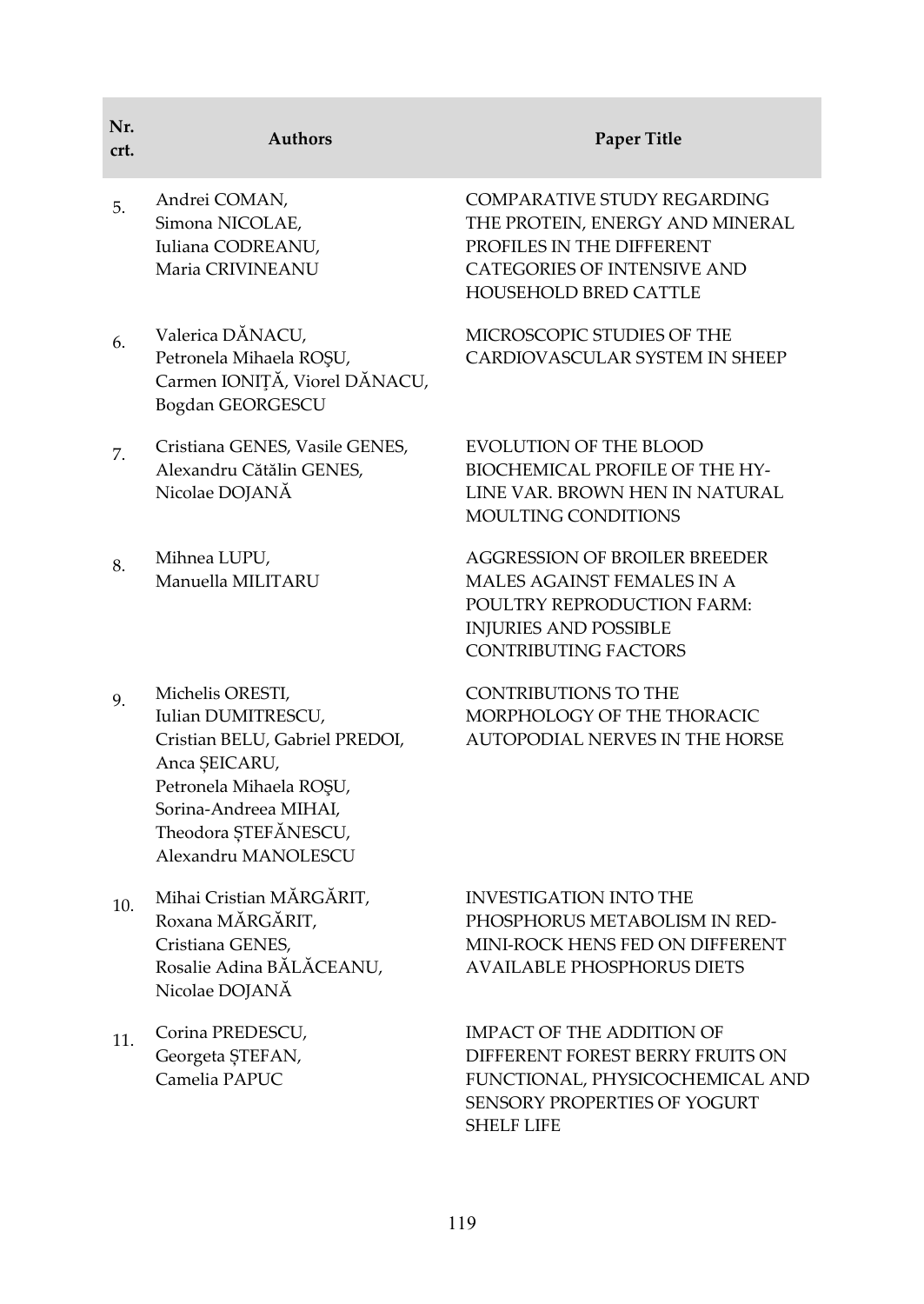| Nr.<br>crt.     | <b>Authors</b>                                                                                                                                                                                                | <b>Paper Title</b>                                                                                                                     |
|-----------------|---------------------------------------------------------------------------------------------------------------------------------------------------------------------------------------------------------------|----------------------------------------------------------------------------------------------------------------------------------------|
| 12 <sub>1</sub> | Petronela Mihaela ROSU,<br>Bogdan GEORGESCU,<br>Cristian Romeo BELU,<br>Letiția PURDOIU,<br>Sorina Andreea MIHAI,<br>Eduard GUREŞOAE,<br>Valerica DĂNACU                                                      | MORPHOLOGICAL FEATURES OF THE<br>SKULL IN THE EURASIAN BROWN BEAR<br>(Ursus arctos arctos - Linnaeus, 1758) - CASE<br><b>STUDY</b>     |
| 13.             | Paul George STOICULEASĂ,<br>Gabriel PREDOI, Cristian BELU,<br>Bogdan GEORGESCU,<br>Petronela Mihaela ROȘU,<br>Sorina-Andreea MIHAI,<br>Alexandru MANOLESCU,<br>Elena Cătălina IONESCU,<br>Theodora ȘTEFĂNESCU | RESEARCH REGARDING THE<br>MORPHOLOGY OF THORACIC LIMB<br>BONES IN THE CARPATHIAN LYNX<br>(Lynx lynx ssp. carpathicus - Linnaeus, 1758) |
| 14              | Iuliana GAJAILA,<br>Gabriel GAJAILA                                                                                                                                                                           | LINK BETWEEN DAIRY COWS DIET AND<br>MILK LIPID PROFILE VARIABILITY                                                                     |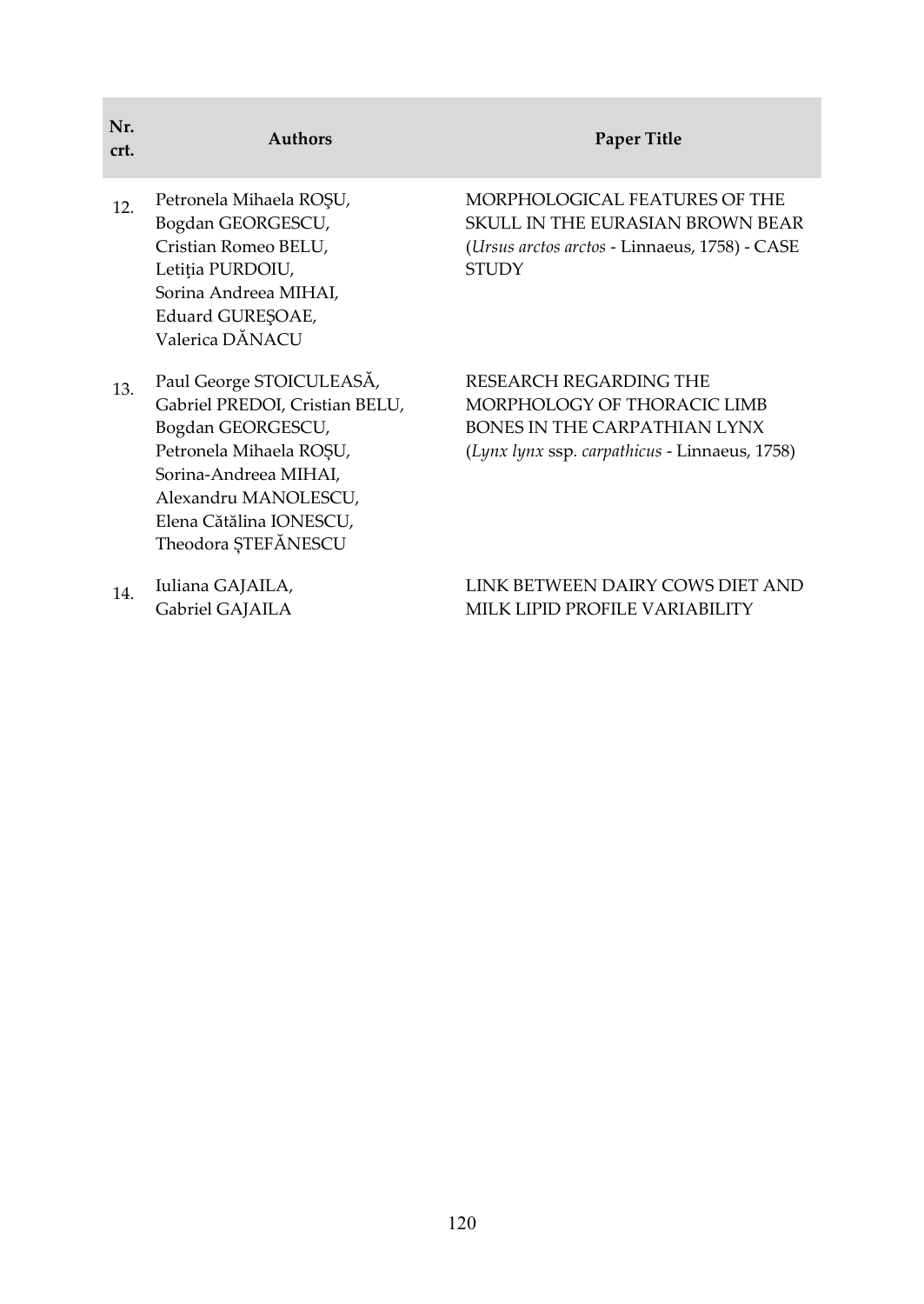## **POSTER SESSION** *CLINICAL SCIENCES*

| Nr.<br>crt. | <b>Authors</b>                                                                                                                                                                                                                           | Paper Title                                                                                                                                                                                                                                    |
|-------------|------------------------------------------------------------------------------------------------------------------------------------------------------------------------------------------------------------------------------------------|------------------------------------------------------------------------------------------------------------------------------------------------------------------------------------------------------------------------------------------------|
| 1.          | Wafaa A. ABD EL-GHANY,<br>H.E. FOUAD, R.R. QUESNELL,<br>R.A.SNOW, L.SAKAI                                                                                                                                                                | EVALUATION OF STABILIZED, NON-<br>VIABLE Lactobacillus FOR THE TREATMENT<br>OF Escherichia coli IN CHICKENS                                                                                                                                    |
| 2.          | Elena AWWAD, Osama AWWAD,<br>Stelian BĂRĂITĂREANU,<br>Maria Rodica GURĂU,<br>Mohammad FARRAJ,<br>Tamer ESSAWI, Israr SABRI,<br>Kamel ADWAN, Asad MANASRA,<br>Doina DANEŞ                                                                 | THE PREVALENCE AND MOLECULAR<br>DISTINGUISH OF Brucella melitensis REV1<br>STRAIN AMONG FIELD ISOLATES THE<br><b>Brucella FROM SHEEP AND GOAT MILK</b><br>THROUGH PCR-RFLP ANALYSIS OF OMP2<br><b>GENE POLYMORPHISM</b>                        |
| 3.          | Vlad Andrei BÎLBĂ,<br>Mario CODREANU,<br>Iuliana CODREANU                                                                                                                                                                                | <b>COMPARATIVE STUDY OF CASES OF</b><br>DIGESTIVE DISEASE IN TWO<br><b>BOTTLENOSE DOLPHINS (Tursiops</b><br>truncatus) FROM THE COLLECTION OF THE<br><b>MUSEUM OF NATURAL SCIENCES</b><br>COMPLEX CONSTANTA, DOLPHINARIUM<br><b>DEPARTMENT</b> |
| 4.          | Stelian BĂRĂITĂREANU,<br>Livia VIDU, Bogdan MIHAI,<br>Robert MIHAI, Bianca GROȘEANU,<br>Dragoș BÎRȚOIU, Viorel NĂSTASE,<br>Tiberiu CONSTANTIN,<br>Alexandru DUȚULESCU,<br>Ștefan VRABIE, Florin FURNARIS,<br>Doina DANES, Gina FÎNTÎNERU | <b>IMPROVING DAIRY FARM HEALTH</b><br>PLANS BY USING MULTI-ACTOR TEAMS<br><b>IN ROMANIA</b>                                                                                                                                                    |
| 5.          | Elena BONEA, Cornel IGNA                                                                                                                                                                                                                 | EFFIENCY AND THERAPEUTIC CONDUCT<br>OF SURGICAL PROCEDURES FOR<br>MATURE CATARACT IN A DOG, CASE<br><b>REPORT</b>                                                                                                                              |
| 6.          | Anca BULGARU, Elena NEGRU,<br>Horia DINU, Dragoș LUPU,<br>Mihai DANEŞ, Doina DANEŞ                                                                                                                                                       | <b>MANAGEMENT AND COMPLICATIONS</b><br>OF A STRANGLES OUTBREAK                                                                                                                                                                                 |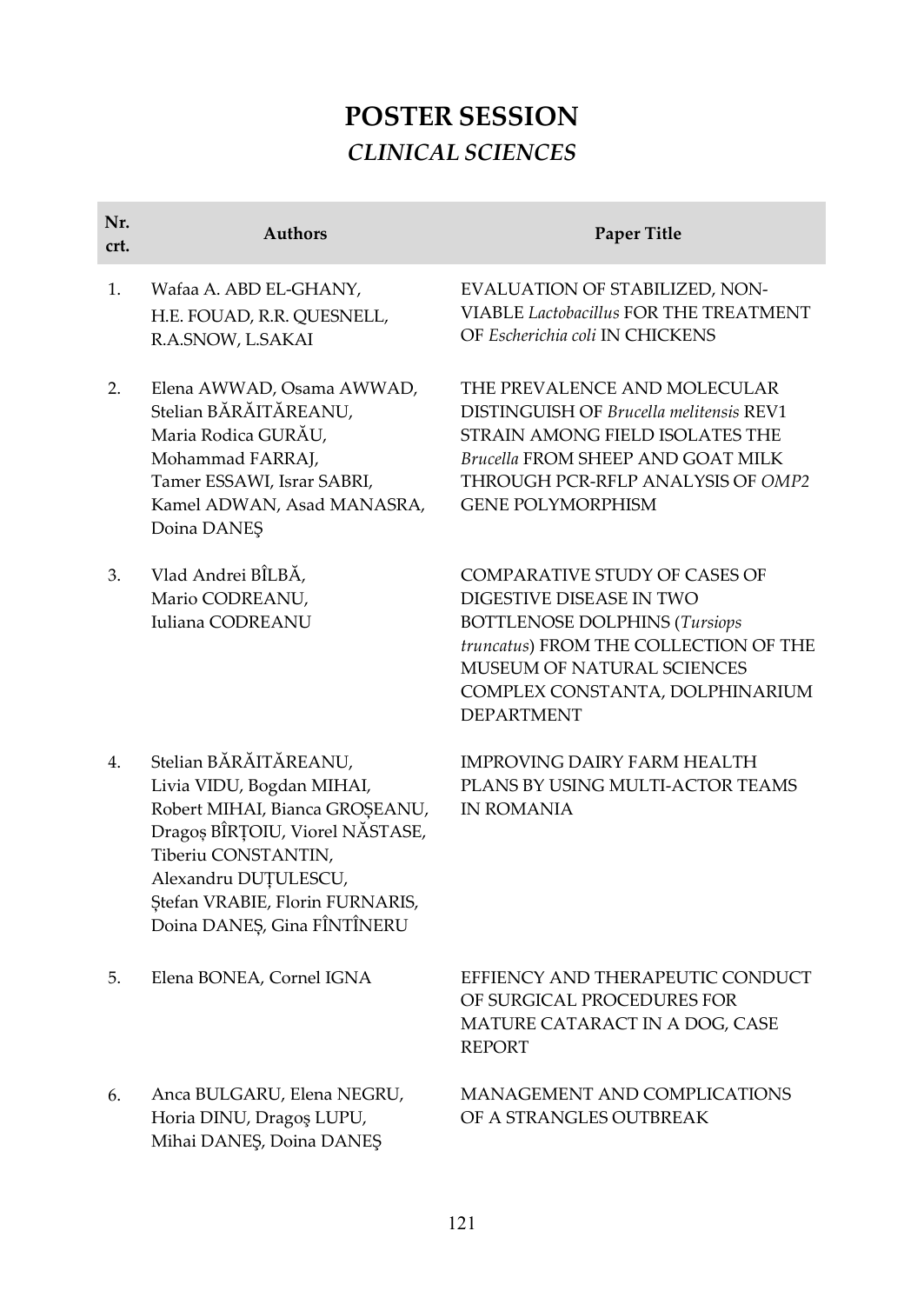| Nr.<br>crt. | <b>Authors</b>                                                                                                                                                                      | <b>Paper Title</b>                                                                                                                                                          |
|-------------|-------------------------------------------------------------------------------------------------------------------------------------------------------------------------------------|-----------------------------------------------------------------------------------------------------------------------------------------------------------------------------|
| 7.          | Elena CARCIUMARU,<br>Emilia CIOBOTARU-PÎRVU                                                                                                                                         | PRELIMINARY RESEARCH REGARDING<br><b>CLINICAL FINDINGS AND RESPONSE</b><br>TO NUCLEOSIDE ANALOG GS-441521<br>TREATMENT IN CATS WITH FELINE<br><b>INFECTIOUS PERITONITIS</b> |
| 8.          | Valerica PREDA<br>(CONSTANTINESCU),<br>Maria ROȘCA, Iuliana CODREANU,<br>Alexandra Mihaela CRISTIAN,<br>Mario CODREANU                                                              | CLINICAL-DIAGNOSTIC COORDINATES<br>IN PROSTATIC AND PARAPROSTATIC<br>CYSTS IN DOGS                                                                                          |
| 9.          | Dan CRÎNGANU, Cristina PREDA,<br>Iuliana CRÎNGANU,<br>Raluca NEGREANU                                                                                                               | CAN IT BE CARCINOMATOUS MASTITIS<br>AND T-CELL LYMPHOMA WITH SKIN<br><b>LOCALIZATION? - COMPARATIVE STUDY</b>                                                               |
| 10.         | Laura DARIE, Ana Simina MIHAI,<br>Camelia ION, Elvira GAGNIUC,<br>Emilia CIOBOTARU-PÎRVU                                                                                            | <b>CASE REPORT: AORTIC</b><br>THROMBOEMBOLISM RELATED TO<br>POLYCYSTIC KIDNEY DISEASE IN A CAT                                                                              |
| 11.         | Ionut Razvan DOBRE,<br>Diana Mihaela ALEXANDRU                                                                                                                                      | PARACLINICAL DIAGNOSIS AND<br>THERAPEUTIC APPROACH IN ETHYLEN<br><b>GLICOL POISONING IN DOGS</b>                                                                            |
| 12.         | Gheorghița DUCA,<br>Paul-Adrian BOR, Mariana RUSU,<br>Carmen Dana ŞANDRU,<br>Diana OLAH, Marina SPÎNU,<br>Emoke PALL, Constantin CERBU,<br>Adrian POTÂRNICHE,<br><b>Aurel VASIU</b> | HEALTH IMPACTS AND CONTROL<br>MEASURES IN INFECTIOUS BOVINE<br>RHINOTRACHEITIS - A REVIEW                                                                                   |
| 13.         | Laurentiu Ionut ISPAS                                                                                                                                                               | SPINAL CORD DECOMPRESSION BY<br><b>HEMILAMINECTOMY SURGERY IN T12-</b><br>T13 DISC HERNIATION AND RECOVERY<br>PROCESS IN 6-YEAR-OLD PARAPLEGIC<br>DOG - CASE STUDY          |
| 14.         | Cristina Ioana LAZĂR, Gheorghița<br>DUCA, Carmen Dana ŞANDRU,<br>Diana OLAH, Marina SPÎNU, Emoke                                                                                    | INCIDENCE OF CUTANEOUS Staphylococcus<br>species IN EXTENSIVELY RAISED SWINE                                                                                                |

PALL, Constantin CERBU, Adrian POTÂRNICHE, Aurel VASIU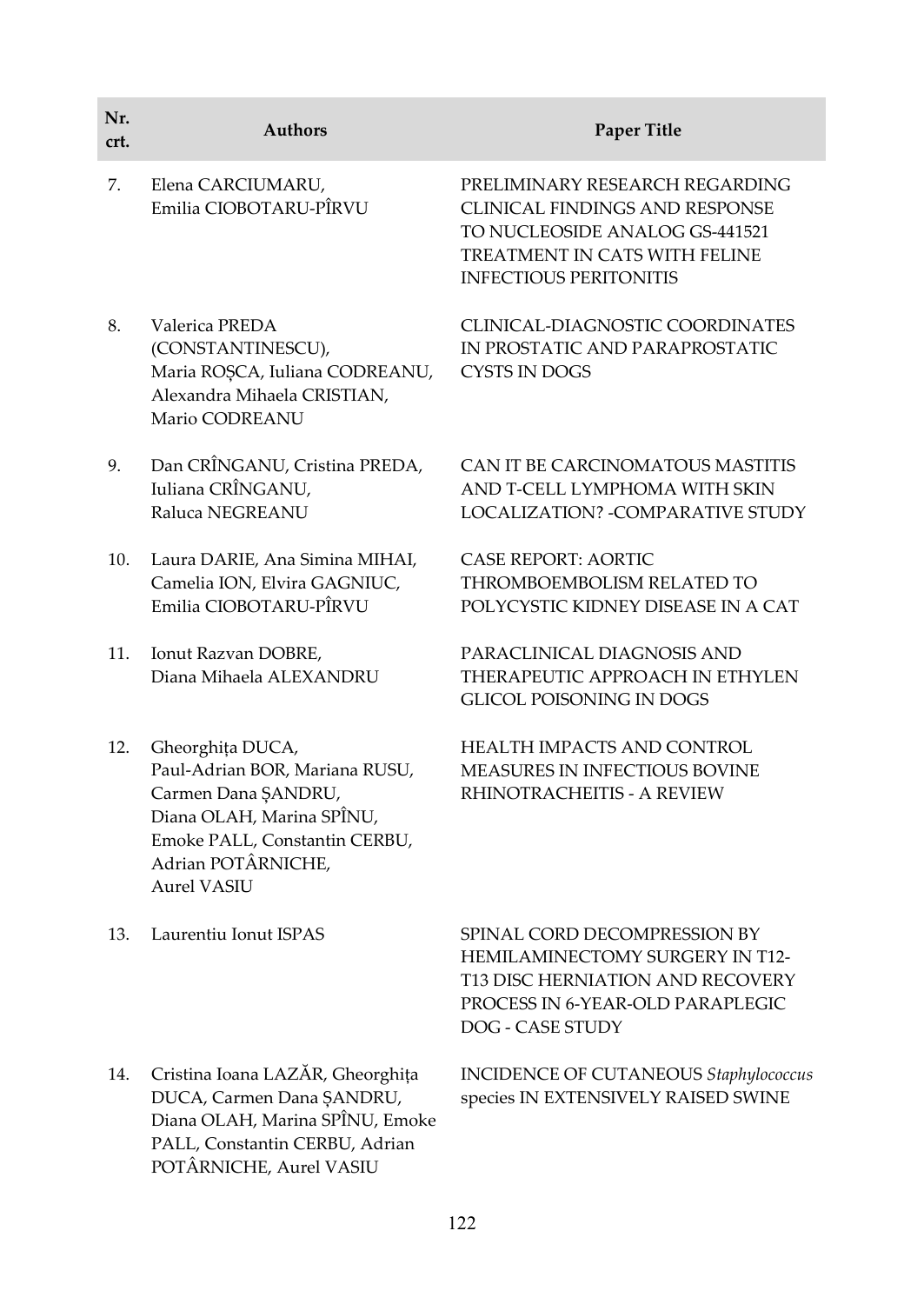| Nr.<br>crt. | <b>Authors</b>                                                                                                                                                                      | Paper Title                                                                                                                                                                      |
|-------------|-------------------------------------------------------------------------------------------------------------------------------------------------------------------------------------|----------------------------------------------------------------------------------------------------------------------------------------------------------------------------------|
| 15.         | Cristina Ioana LAZĂR,<br>Gheorghița DUCA,<br>Carmen Dana ŞANDRU,<br>Diana OLAH, Marina SPÎNU,<br>Emoke PALL, Constantin CERBU,<br>Ovidiu GIURGIU,<br>Adrian POTÂRNICHE, Aurel VASIU | ANTIBIOTIC PROFILE OF BACTERIA<br>ISOLATED FROM THE SKIN SURFACE<br>FROM EXTENSIVELY RAISED SWINE                                                                                |
| 16.         | Florina MARIAN, Gheorghița DUCA,<br>Carmen Dana ŞANDRU,<br>Diana OLAH, Constantin CERBU,<br>Marina SPÎNU, Emoke PALL,<br><b>Aurel VASIU</b>                                         | ANTIMICROBIAL RESISTANCE ISOLATES<br><b>FROM OVINE NECROTIC</b><br>PODODERMATITIS: A REVIEW                                                                                      |
| 17.         | George MOGOS, Anca BULGARU,<br>Elena NEGRU, Horia DINU,<br>Mihai DANEŞ, Doina DANEŞ                                                                                                 | <b>ISOLATION AND IDENTIFICATION OF</b><br>TWO Pasteurella STRAINS, RESPONSIBLE<br>FOR AN OUTBREAK OF PNEUMONIA IN<br><b>SHEEP</b>                                                |
| 18.         | George Andrei NECULA,<br>Ioan Liviu MITREA                                                                                                                                          | OCCURRENCE AND CLINICAL FINDINGS<br>OF PARASITIC AND Malassezia OTITIS<br><b>EXTERNA IN DOGS AND CATS: A</b><br>RETROSPECTIVE STUDY IN A PRIVATE<br>PRACTICE IN SOUTHERN ROMANIA |
| 19.         | Elena NEGRU, Anca BULGARU,<br>Horia DINU, Dragoș LUPU,<br>Mihai DANEȘ, Maria-Rodica GURAU,<br>Doina DANEŞ                                                                           | <b>CHARACTERIZATION OF A Clostridium</b><br>chauvoei STRAIN, CANDIDATE AS A<br><b>VACCINE STRAIN</b>                                                                             |
| 20.         | Alexandra OPRESCU, Aurel VASIU,<br>Carmen Dana ŞANDRU,<br>Diana OLAH, Marina SPÎNU,<br>Emoke PALL, Gheorghiță DUCA,<br>Florina MARIAN, Sergiu ZĂBLĂU,<br>Ioan Liviu MITREA          | MICROPHAGIC ACTIVITY IN HENS WITH<br><b>MAREK'S DISEASE</b>                                                                                                                      |
| 21.         | Florin-Petrișor POSASTIUC,<br>Alexandru Ilie DIACONESCU,<br>NicolaeTiberiu CONSTANTIN,<br>Cătălin MICȘA,<br>Mario Darius CODREANU                                                   | POTENTIAL BIOMARKERS FOR<br><b>TESTICULAR CANCER IN DOGS -</b><br><b>GROUNDWORK FOR INNOVATIVE</b><br>SCREENING PROGRAMS. A REVIEW                                               |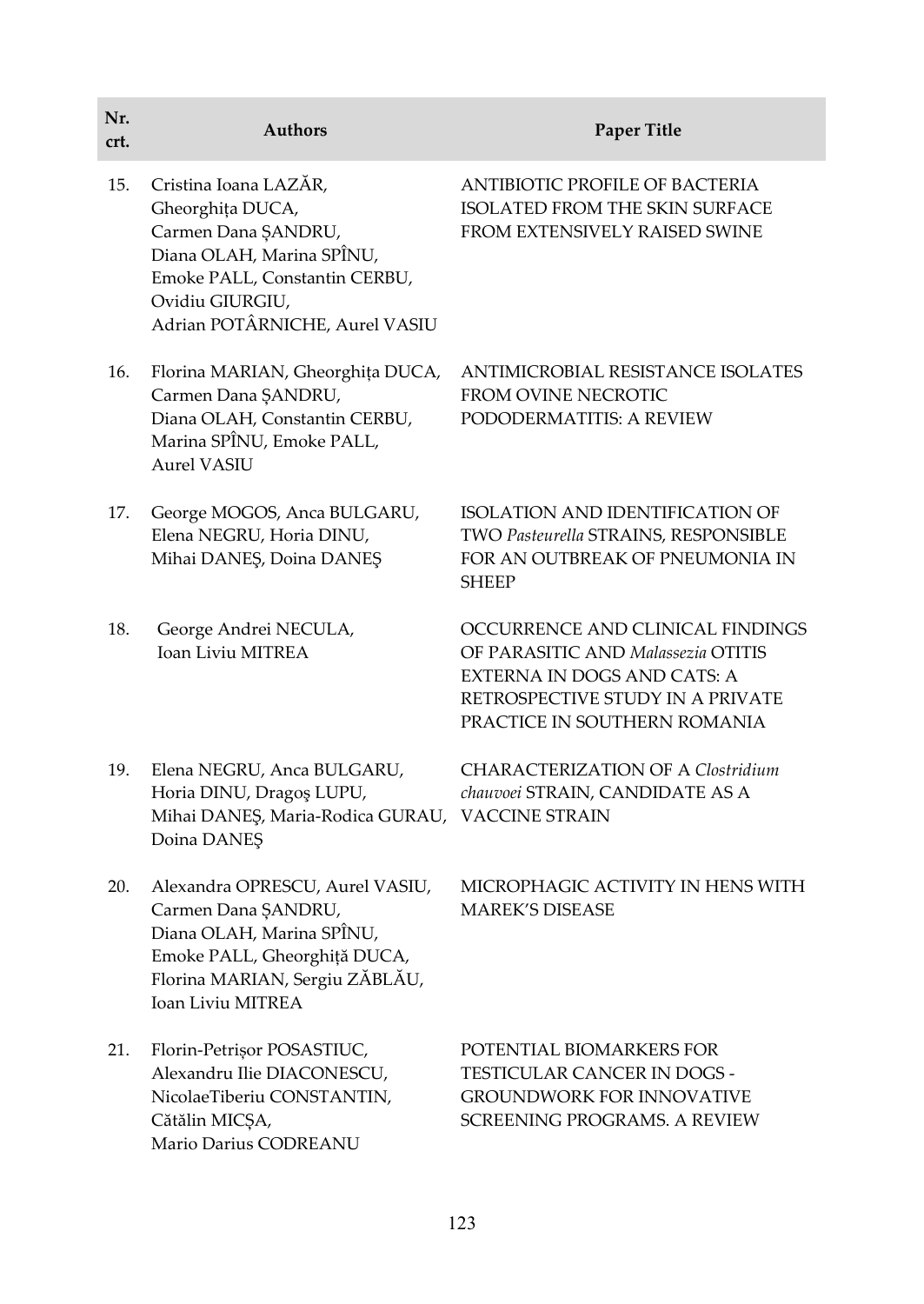| Nr.<br>crt. | <b>Authors</b>                                                                                                                                           | <b>Paper Title</b>                                                                                                                                                               |
|-------------|----------------------------------------------------------------------------------------------------------------------------------------------------------|----------------------------------------------------------------------------------------------------------------------------------------------------------------------------------|
| 22.         | Maria ROȘCA, Alexandra Mihaela<br>CRISTIAN, Liliana HUȘTEA (DECEI),<br>Valerica PREDA (CONSTANTINESCU),<br>Ramiro SIMION, Mario CODREANU                 | CASE STUDIES REGARDING THE<br>HEMATOLOGICAL PARAMETERS IN<br>POLYCYSTIC KIDNEY DISEASE IN CATS                                                                                   |
| 23.         | Ana-Maria TUDOSIE,<br>Gabriel GĂJĂILĂ,<br>Ioan Liviu MITREA,<br>Mariana IONITA                                                                           | MICROBIOLOGICAL CONTROL OF<br><b>CULTURE MEDIA USED IN THE</b><br>DIAGNOSIS OF FOOD POISONING AND<br>PERFORMANCE PARAMETERS ON<br>QUANTITATIVE AND QUALITATIVE<br><b>METHODS</b> |
| 24.         | Raluca Mihaela TURBATU,<br>Cristina FERNOAGĂ, Alexandru<br>Gabriel NEAGU, Niculae TUDOR,<br>Constantin VLĂGIOIU                                          | CLINICAL, NEUROLOGICAL AND<br><b>IMAGING DIAGNOSIS ON CANINE AND</b><br>FELINE INTRACRANIAL TUMORS - A<br><b>CASE SERIES REPORT</b>                                              |
| 25.         | Maria Roxana TURCU,<br>Ruxandra PAVEL, Cătălin MICȘA,<br>Ruxandra COSTEA, Lucian IONIȚĂ                                                                  | <b>CHANGES OF METABOLIC LIVER</b><br>PARAMETERS ASSOCIATED WITH<br>GENERAL ANESTHESIA IN DOGS AND<br><b>CATS - REVIEW</b>                                                        |
| 26.         | Aurel VASIU, Diana OLAH,<br>Catalina CORNEA,<br>Gheorghita DUCA, Marina SPÎNU,<br>Monica SUĂTEAN, Emoke PALL                                             | <b>INTERDEPENDENCE OF ORAL</b><br>MICROBIOME-HABITAL MICROBIOME<br>AND ITS ANTIBIOTIC RESISTANCE IN<br><b>HEALTHY DOGS</b>                                                       |
| 27.         | Aurel VASIU, Orsolya BARTIS,<br>Carmen Dana ŞANDRU,<br>Marina SPÎNU, Sergiu ZĂBLĂU,<br>Gheorghiță DUCA, Emöke PÁLL                                       | ASSESSMENT OF THE ANTIBIOTIC<br>RESISTANCE PROFILE IN MASTITIC MILK<br>OF DAIRY COWS, DEPENDENT ON<br>THERAPY AND CLINICAL CONDITION                                             |
| 28.         | Alina ZĂVOI, Ciprian OBER,<br>Liviu Ioan OANA                                                                                                            | ASSESSMENT OF LAMENESS SCORE AND<br>MUSCLE ATROPHY AFTER<br>EXTRACAPSULAR STABILIZATION OF<br><b>CRANIAL CRUCIATE LIGAMENT</b><br>RUPTURE IN TOY BREEDS                          |
| 29.         | Paul-Adrian BOR, Gheorghița DUCA,<br>Carmen Dana SANDRU, Diana<br>OLAH, Marina SPÎNU, Emoke PALL,<br>Constantin CERBU, Adrian<br>POTÂRNICHE, Aurel VASIU | COULD VEGETAL EXTRACTS ENHANCE<br>THE CELL-MEDIATED IMMUNITY AND<br>ALEVIATE VACCINATION STRESS IN<br>DAIRY CATTLE?                                                              |